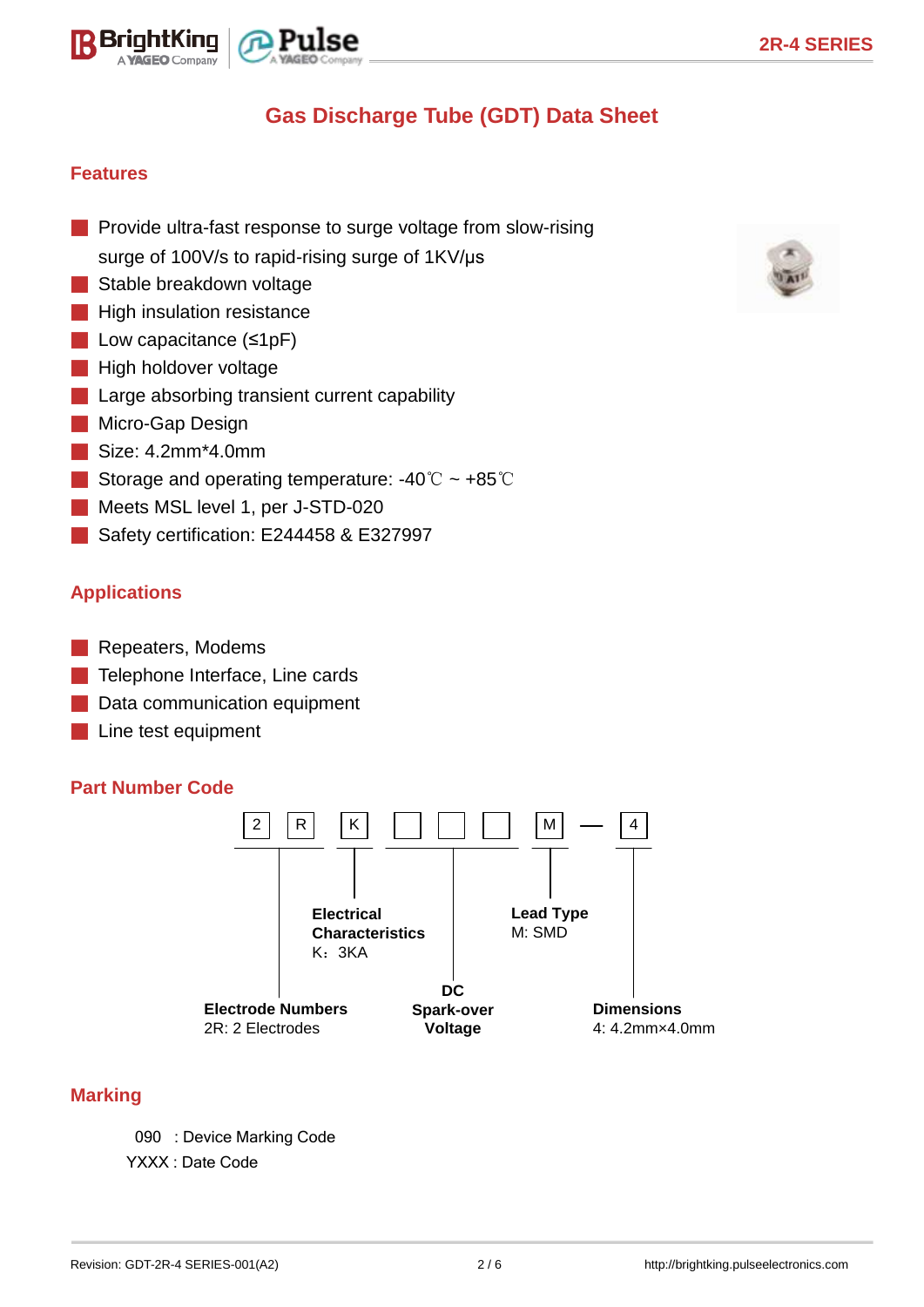



# **Dimensions**



## **Electrical Characteristics**

| Part<br><b>Number</b> | DC<br>Spark-over<br>Voltage | Maximum<br>Impulse<br>Spark-over<br>Voltage | Nominal<br>Impulse<br><b>Discharge</b><br>Current | Alternating<br><b>Discharge</b><br>Current | Impulse<br>Life   | Minimum<br>Insulation<br><b>Resistance</b> |              | Maximum<br>Capacitance | <b>Device</b>   |
|-----------------------|-----------------------------|---------------------------------------------|---------------------------------------------------|--------------------------------------------|-------------------|--------------------------------------------|--------------|------------------------|-----------------|
|                       | 100V/s                      | 1000V/µs                                    | $8/20\mu s$<br>10times                            | 50Hz,1sec                                  | 10/1000µs<br>100A | <b>Test</b><br>Voltage                     | $(G\Omega)$  | 1MHz                   | Marking<br>Code |
|                       | (V)                         | (V)                                         | (KA)                                              | (A)                                        | (times)           | DC(V)                                      |              | (pF)                   |                 |
| 2RK075M-4             | 75±20%                      | 800                                         | 3                                                 | 3                                          | 300               | 25                                         | $\mathbf{1}$ | 1.0                    | 075             |
| 2RK090M-4             | $90+20%$                    | 800                                         | 3                                                 | 3                                          | 300               | 50                                         | $\mathbf{1}$ | 1.0                    | 090             |
| 2RK145M-4             | 145±20%                     | 800                                         | 3                                                 | 3                                          | 300               | 100                                        | $\mathbf 1$  | 1.0                    | 145             |
| 2RK230M-4             | 230±20%                     | 700                                         | 3                                                 | 3                                          | 300               | 100                                        | $\mathbf{1}$ | 1.0                    | 230             |
| 2RK250M-4             | 250±20%                     | 700                                         | 3                                                 | 3                                          | 300               | 100                                        | 1            | 1.0                    | 250             |
| 2RK300M-4             | 300±20%                     | 800                                         | 3                                                 | $\mathbf{3}$                               | 300               | 100                                        | $\mathbf{1}$ | 1.0                    | 300             |
| 2RK350M-4             | 350±20%                     | 850                                         | 3                                                 | 3                                          | 300               | 100                                        | 1            | 1.0                    | 350             |
| 2RK400M-4             | 400±20%                     | 900                                         | 3                                                 | 3                                          | 300               | 100                                        | $\mathbf{1}$ | 1.0                    | 400             |
| 2RK470M-4             | 470±20%                     | 1000                                        | 3                                                 | 3                                          | 300               | 250                                        | 1            | 1.0                    | 470             |
| 2RK600M-4             | 600±20%                     | 1200                                        | 3                                                 | 3                                          | 300               | 250                                        | $\mathbf{1}$ | 1.0                    | 600             |
| 2RK800M-4             | 800±20%                     | 1400                                        | 3                                                 | $\mathbf{3}$                               | 300               | 250                                        | $\mathbf{1}$ | 1.0                    | 800             |
| 2RK1000M-4            | 1000±20%                    | 1600                                        | 3                                                 | 3                                          | 300               | 500                                        | $\mathbf{1}$ | 1.0                    | 1000            |
| 2RK1200M-4            | 1200±20%                    | 1900                                        | 3                                                 | 3                                          | 300               | 500                                        | 1            | 1.0                    | 1200            |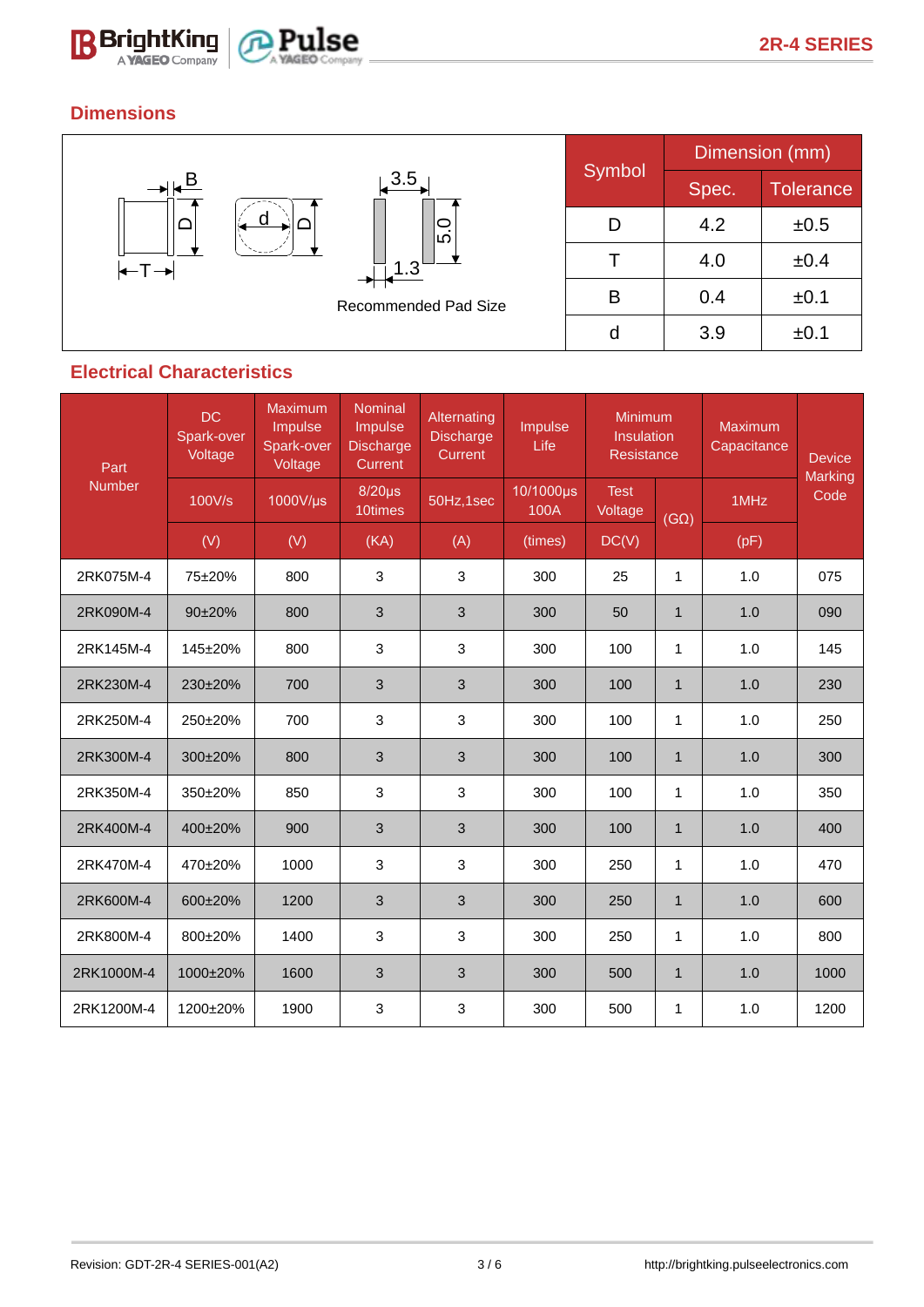



# **Electrical Ratings**

| <b>Items</b>                          | <b>Test Condition/Description</b>                                                                                                                                                                                                                                                                                                                                | Requirement                       |  |
|---------------------------------------|------------------------------------------------------------------------------------------------------------------------------------------------------------------------------------------------------------------------------------------------------------------------------------------------------------------------------------------------------------------|-----------------------------------|--|
| DC Spark-over<br>Voltage              | The voltage is measured with voltage ramp dv/dt=100V/s.                                                                                                                                                                                                                                                                                                          |                                   |  |
| Maximum Impulse<br>Spark-over Voltage | The maximum impulse spark-over voltage is measured with voltage ramp<br>$dv/dt = 1000V/\mu s$ .                                                                                                                                                                                                                                                                  |                                   |  |
| Impulse<br>Discharge Current          | Maximum 8/20µs surge current that can be applied between two electrodes,<br>5 positive and 5 negative surges, with 3 minutes interval time, without<br>causing the DC spark-over voltage to change more than 25% from its initial<br>value.<br>Crest value<br>100<br>90<br>Current (%)<br>50<br>$20\mu s$<br>10<br>$8\mu$ s<br>$\Omega$<br>Time<br>Impulse Width | To meet<br>the specified<br>value |  |
| Alternating<br>Discharge Current      | Rated RMS value of AC current at 50Hz, 1 sec. for 10 times with interval<br>time 3 min. DC spark-over voltage shall not change more than ±25% from its<br>initial value.<br>$IR > 10^8$ ohms (-20%, +30% for 70~90V).                                                                                                                                            |                                   |  |
| Insulation<br>Resistance              | The resistance of gas tube shall be measured between two electrodes.                                                                                                                                                                                                                                                                                             |                                   |  |
| Capacitance                           | The capacitance of gas tube shall be measured between two electrodes.<br>Test frequency: 1MHz                                                                                                                                                                                                                                                                    |                                   |  |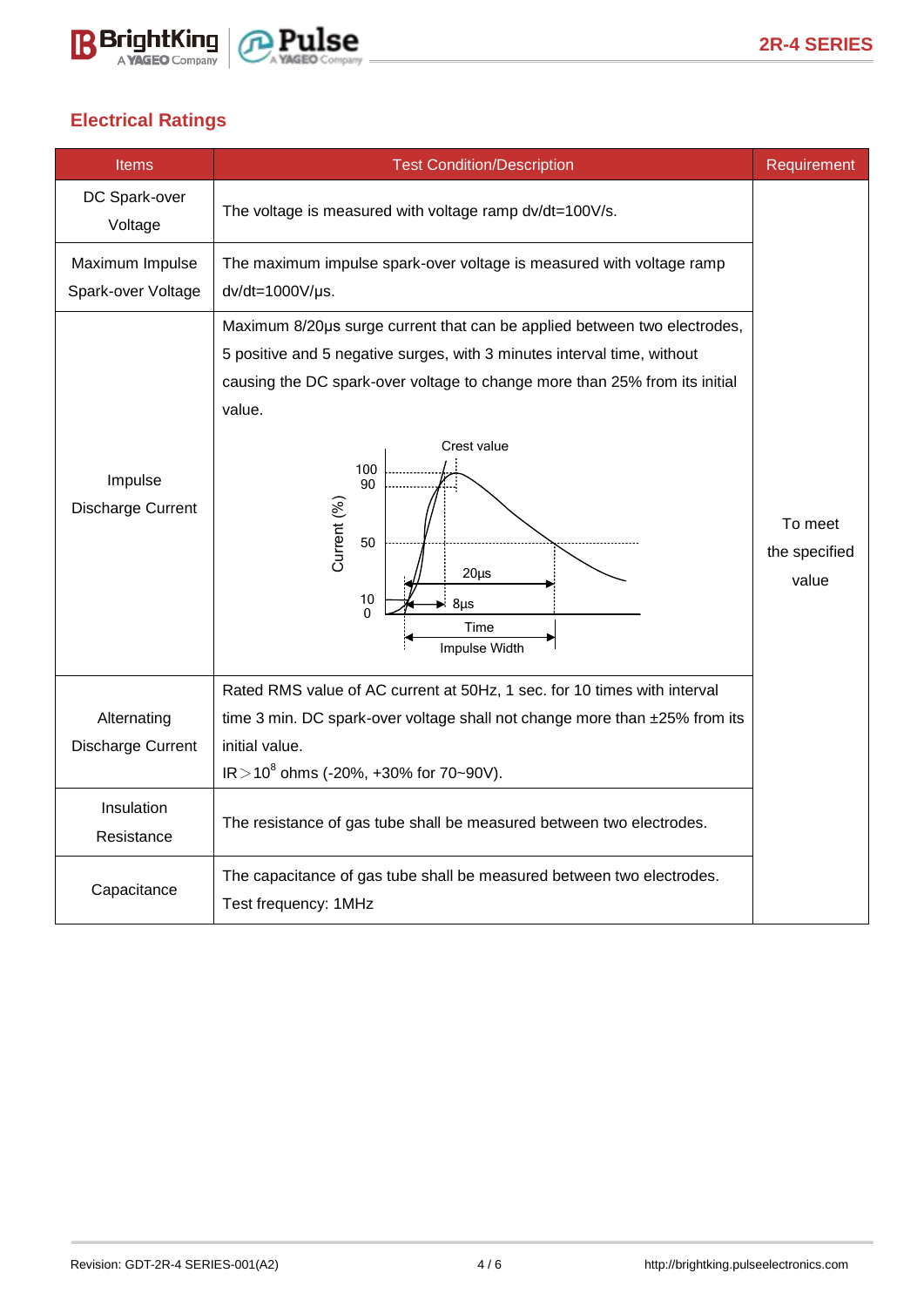



# **Recommended Soldering Conditions**